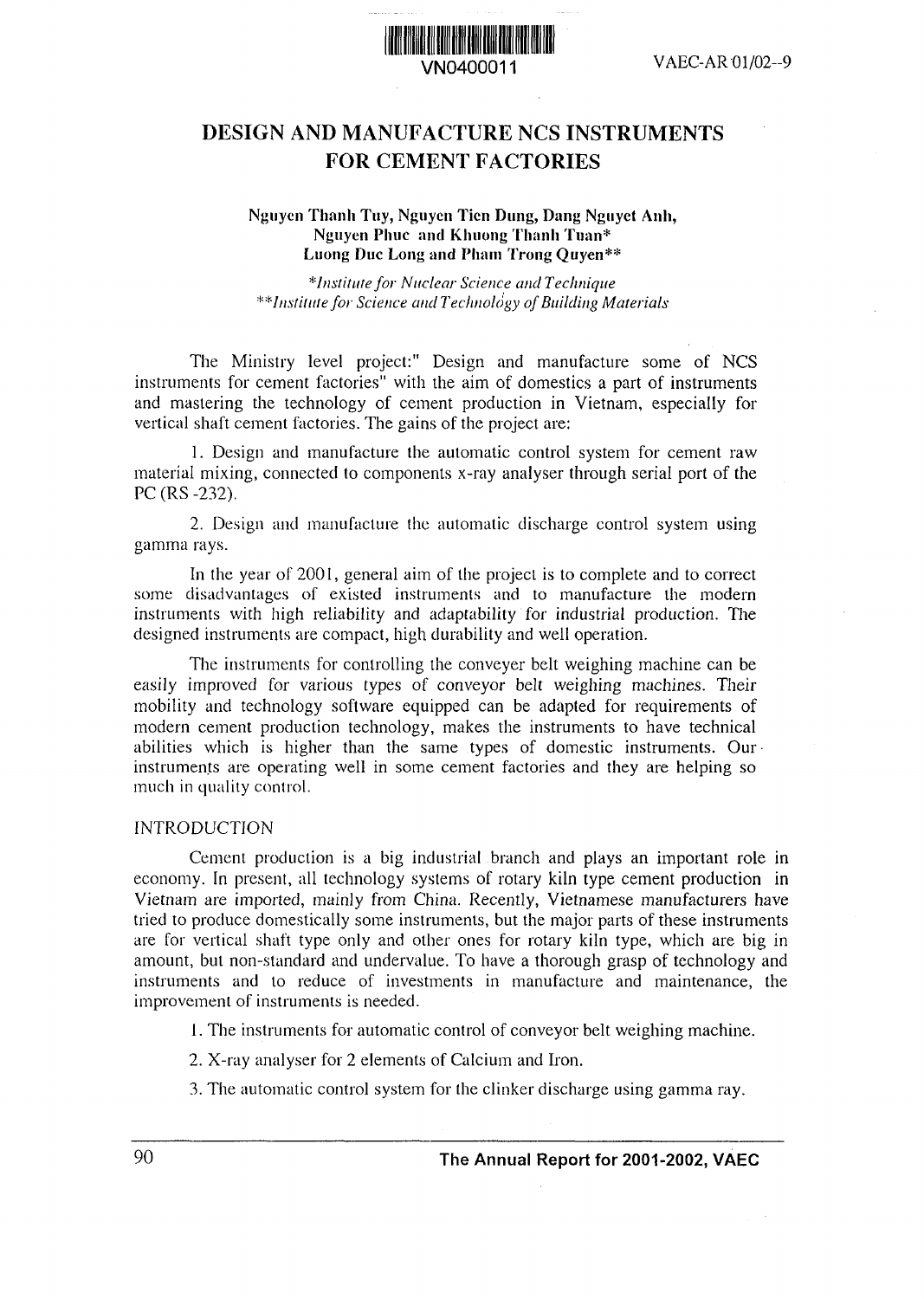The above instruments have been manufactured and to continue improving which follow standard model, high reliability and suitable for present factories situation. The instruments are well designed with high stability and ability.

The instruments for automatic control of conveyer belt weighing machine is well suitable for many various types of weighing machine. By equipping a good technological software follows standards of modern cement production, it became mobile and has technical abilities which is higher than the same types of domestic instruments.

Beside that, online connection between X-ray analyser and weighing machine makes the system to become highly automated, systematized and competitive.

#### INSTRUMENTS OPERATION PRINCIPLE

#### 1. The instruments for cement raw material mixing.

This instrument is one of the most important instrument in cement production chain and it has a major influence to clinker quality. This one is a combination of the conveyer belt weighing machine, technological software, composition control software and weigh machine control software. It also can be connected to fast element analyser to make the instrument can operate online.

The instruments also can be used for high productivity rotary kiln cement factories. In these situations, all of the system can operate fully automatically.



Fig. 1. Block diagram of system for automatic control of conveyor belt weighing machine

In fig. 1 is an illustration of a system in operation. The qualitative control of input raw materials of mixer is done on a continuous conveyer belt weighing machine with a software for controlling and stabilizing based on signals from loadcells which are put on the weighing machine and signals of weighing machine velocity. The major control process is control belt velocity based on present raw material flow on the belt to fix mass velocity to preset value. This system is helpful to stabilize composition of raw material.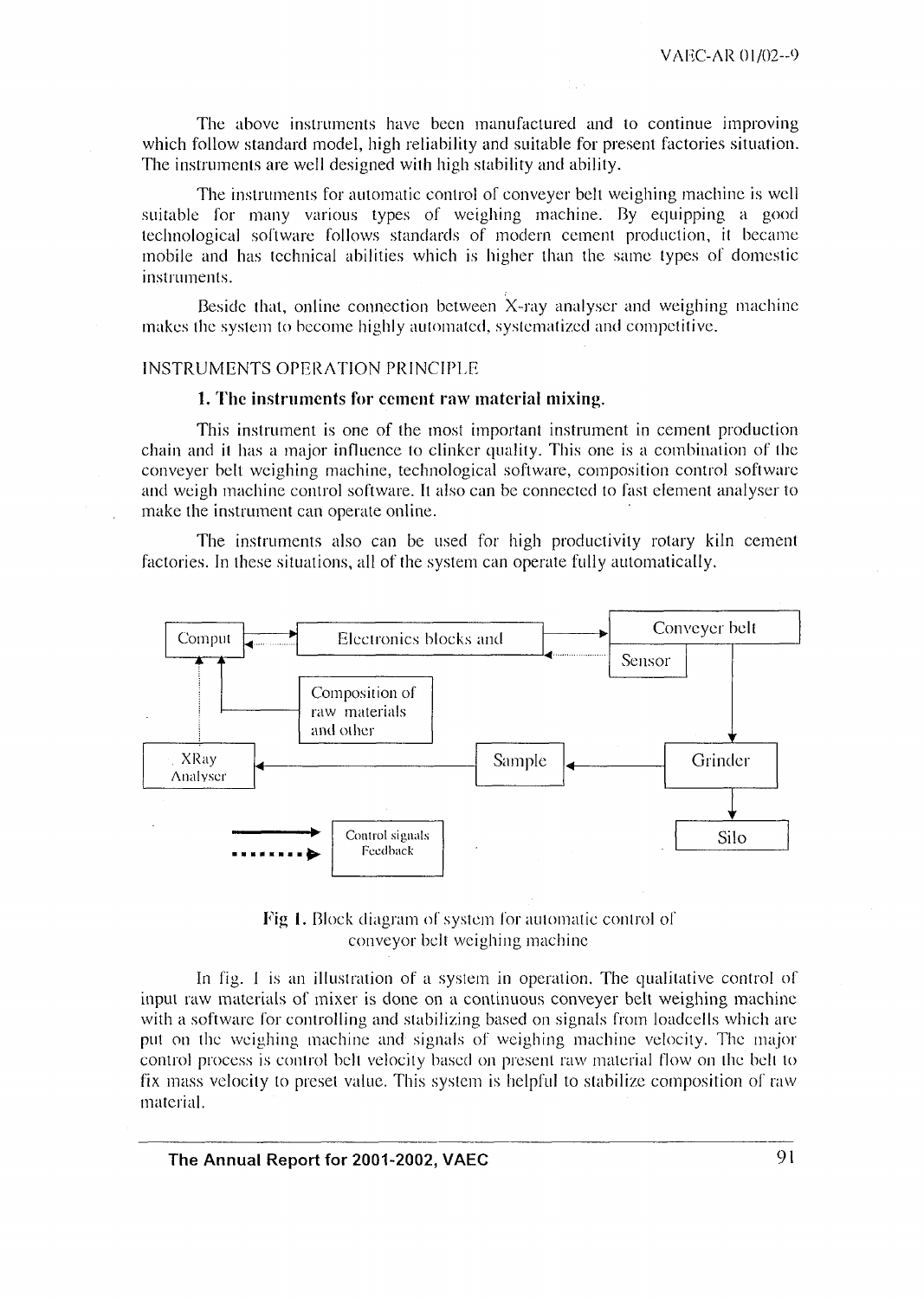

Fig 2. Block diagram of control system based on percentage of materials

In fig. 2 is an illustration of a cement raw material grinding control system based on percentage compositions of some domestic manufacturers. Until now, there is no domestic manufacturer could produce the system for automatic calculation and automatic stabilization of cement raw material based on analysed chemical results of the raw material and the percentages of these elements are determined in experiences only. Those calculations must be done manually and take a lot of time.

The automaticize all operations in fig. 1, a block diagram in fig. 3 was designed by the project group.

From physical parameters and percentages of oxides in the input raw material, a downstream calculation pocess can calculate percentages of elements and clinker. The calculation will give out equirements of weighing velocity values for each conveyer belt. After grinding the raw material, the output powder is analysed to check chemical composition. These results are fed into PC and a upstream calculation process will calculate, compare, control and give out new requirements for control system.



Input's parameters:

Fig 3. Block diagram of control

The software will do downstream and upstream calculations. Its algorithms are created by experts of Construction Science and technology Institute. It was tested well in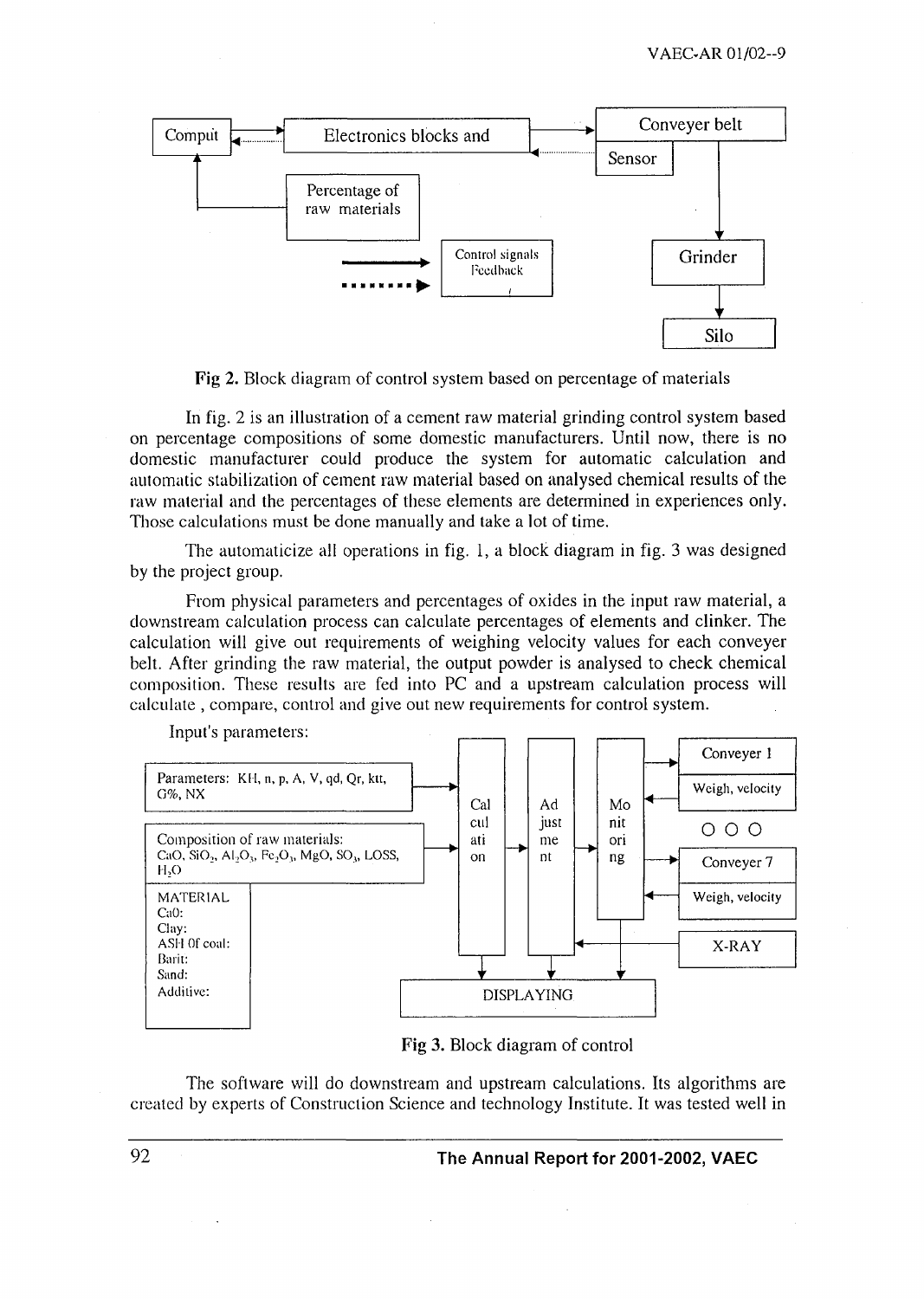Hoang Thach cement factory. The software and control system have made major contributions for getting exact percentages of raw material. This control system receives 2 signals of weighing and velocity of the belt to process and control velocity suitable to get a required productivity.

It can be said that a good combination between technology, controlling and stabilizing problems have made a high reliability for the system.

#### 2. The automatic discharge control system using gamma ray.

The sensors and objects of this instrument is under the kiln and its own control unit is in control room. This one plays an important role in operation of the kiln.

The kiln has a rotational switch for discharge continuously clinker with wind flow control unit to control its operation. It also has a continuous rotation discharge equipment and an automatic clinker discharge controlled by instrument using gamma rays. This kiln system is to ensure a continuous operation in which the raw material inside can be moved continuously, so technological zones such as dry zone, heating zone and cooling zone are created. This continuous operation also ends the discrete discharge which wastes much of heat.

The advantage of this system is the operation to keep an automatic clinker discharge in production process, so it helps so much for avoiding accidents. In the case of manual operation, the probability of the above out-of-control discharges is very high and could lead to accidents and broken in production process. In contrast, a under control level discharge could reduce productivity.

Since characteristics of discharge stage are: operation under high temperature, dusty, strong vibration... condition, only level gauge using nuclear technique can adapt those requirements. So this system can be the most important element in factories using vertical shafts, especially in safety approach. This is also an advantage of using nuclear techniques.

#### 3. The fast elemental analyser of Calcium and Iron in raw material

Analysing elemental composition uses two methods. Convenient method is chemical analysis that takes time of typically 30 minutes per analysis. So if multielement analysis is needed, it will take so much of time and more for upstream control. The second method is fast X-ray analysis. In factories using rotary kilns, modern X-ray analysers can analysis many elements, among those, typical elements are Ca, Fe, Si and Al. And in some factories using vertical shafts, two components X-ray analysers for Ca and Fe were imported from China. These analysers take time of typically 2-3 minutes, so much faster than the first method. However, these Chinese made instruments have raised some disadvantages in operation such as difficulty in using, not stable in operation of electronic system etc. so almost of these instruments are not used in the highest efficiency. To help factories in using these efficiently, we have improved this single channel type analyser to become multichannel spectrum analyser. The block diagram of this system is shown in fig. 4.